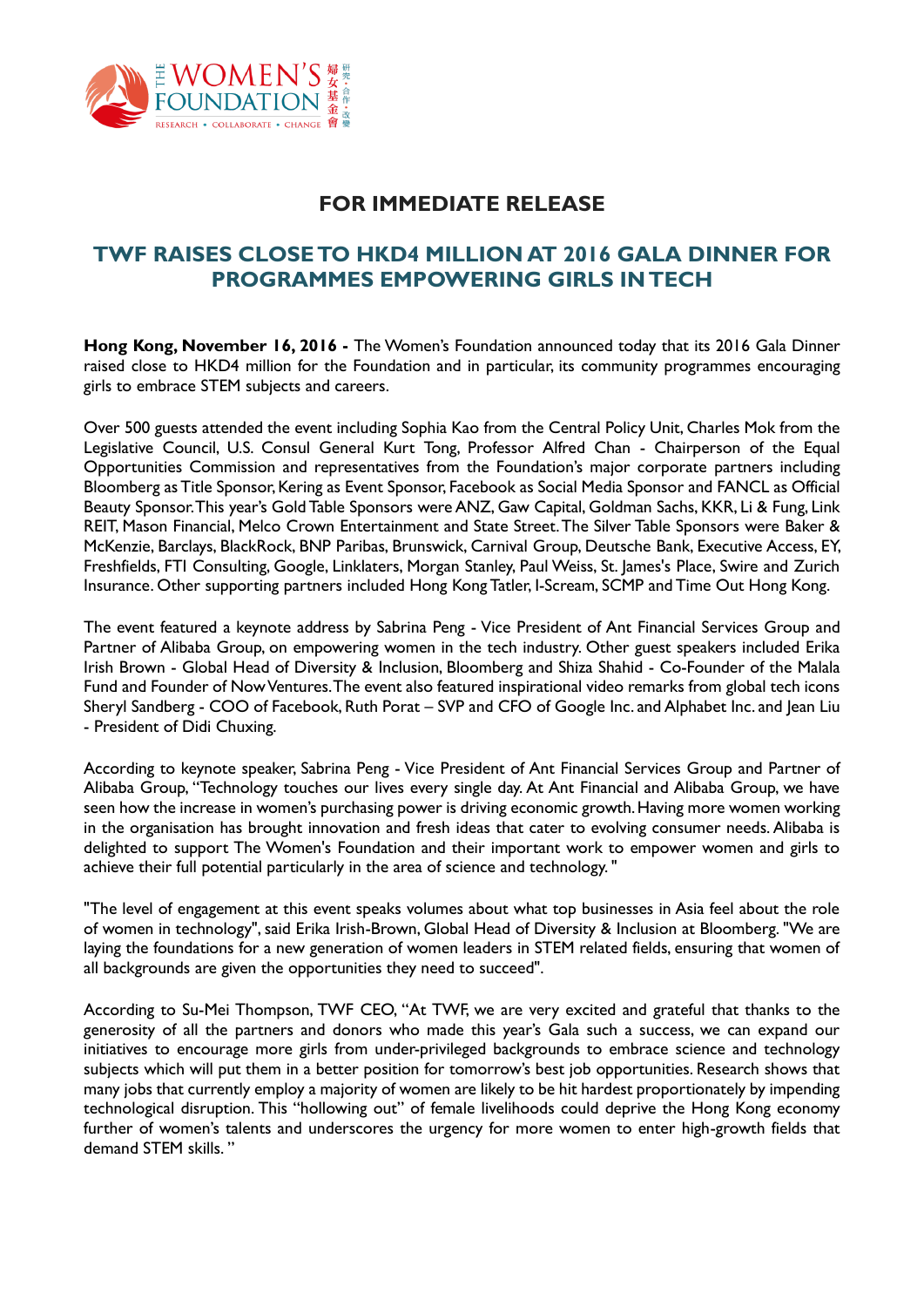TWF is working with a number of leading partners like Accenture, Bloomberg, Cisco, Capital Group, Education Bureau, Equal Opportunities Commission, Goldman Sachs, Google, HKT education, MTR Corporation, Operation Santa Claus and Telstra to provide under-privileged girls with coding and digital literacy foundational skills through our Girls Go Tech Programme. Separately, January 2017 will see the launch of the fourth consecutive year of GirlSpark – a joint initiative by TWF, Microsoft and Ivey Business School to expose female undergraduates to the range of career pathways in the tech sector.TWF will also release the findings from our new study sponsored by GS Gives on why girls in Hong Kong are not opting to pursue STEM subjects in December.

### **Photos of the Gala**



Keynote speaker Sabrina Peng, Vice President of Ant Financial and the youngest Partner of Alibaba Group, shared highlights from her exciting career journey and how Alibaba and Ant Financial embrace gender diversity in the tech world.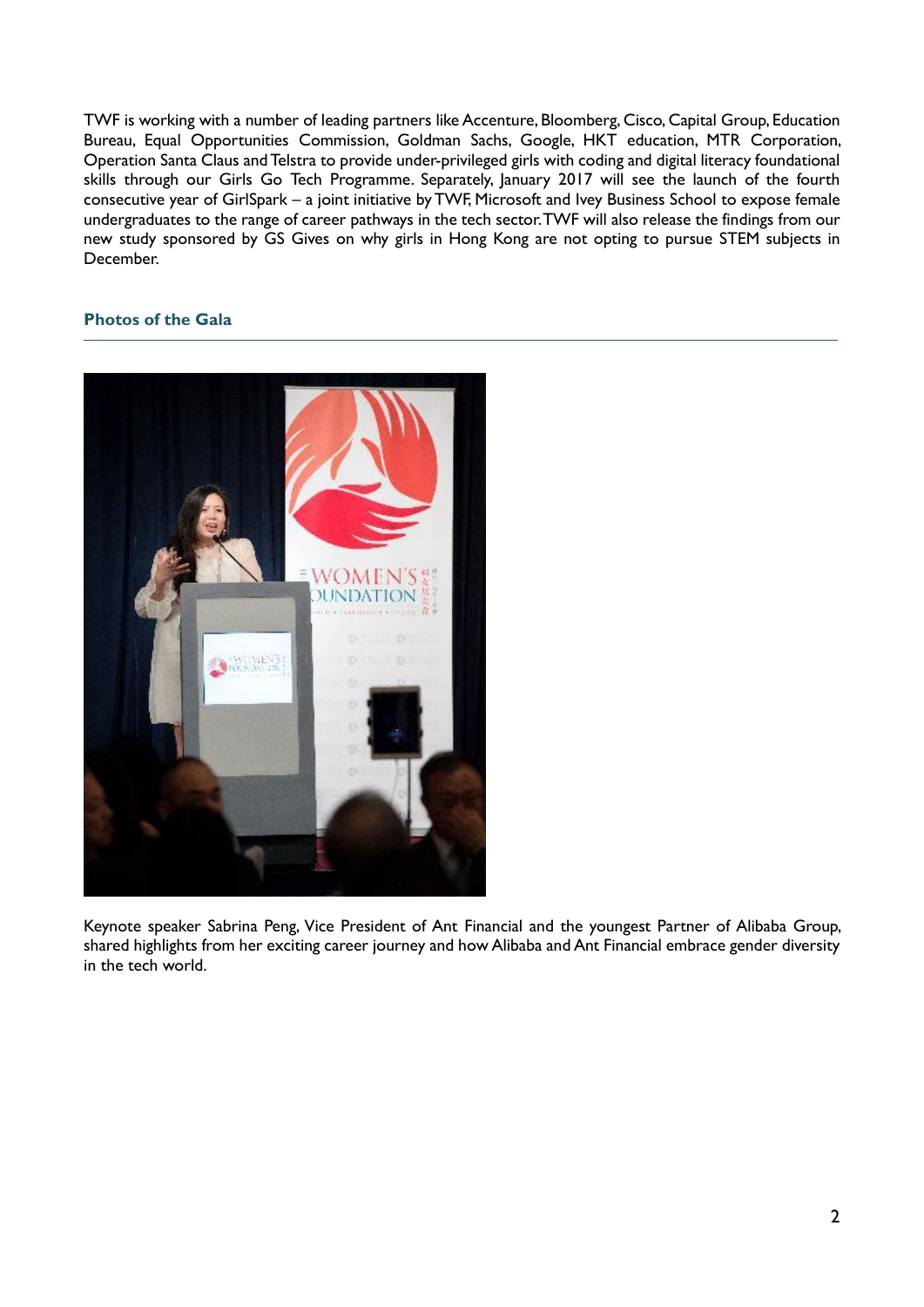### **Photos of the Gala**



Guest Speaker Erika Irish Brown, Global Head of Diversity & Inclusion, Bloomberg, affirmed that as a tech company, Bloomberg is committed to advancing women in tech and reaching gender equity in the workplace.



Guest speaker Shiza Shahid, Co-Founder of Malala Fund and Founder of Now Ventures spoke about her work with Malala on empowering girls through educational opportunities, and her current commitment to funding tech start-ups with social missions that make the world a better place.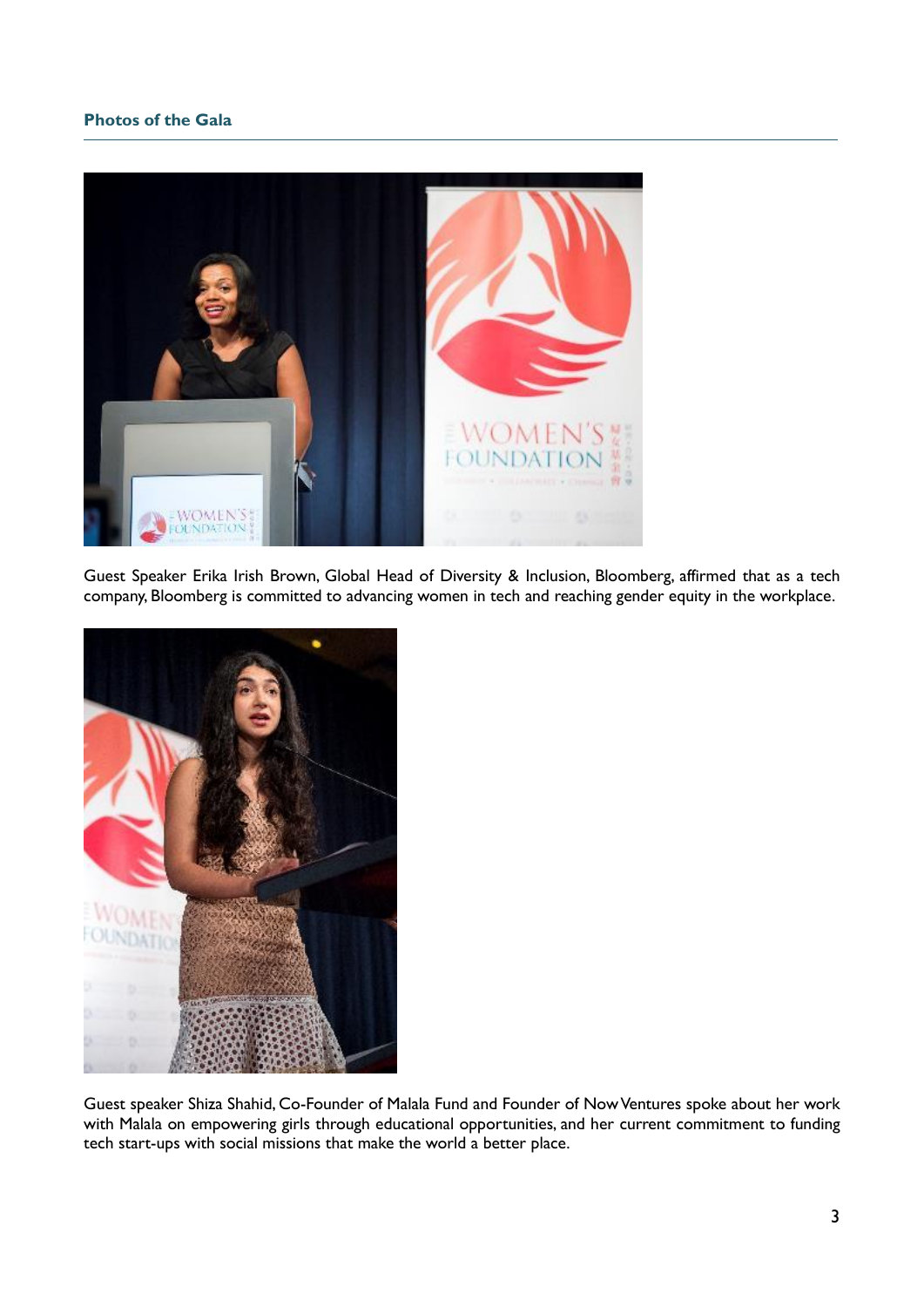

From left: Su-Mei Thompson of TWF, Erika Irish Brown of Bloomberg, Jayne Leung of Facebook, Consul General Kurt Tong of the US Consulate, Chris Rawlings of British Council, Sabrina Peng of Ant Financial & Alibaba Group and Shiza Shahid of Malala Fund and Now Ventures at TWF's Gala Dinner.



Sophia Kao of the Central Policy Unit joined Su-Mei Thompson, TWF CEO, at the Gala Dinner.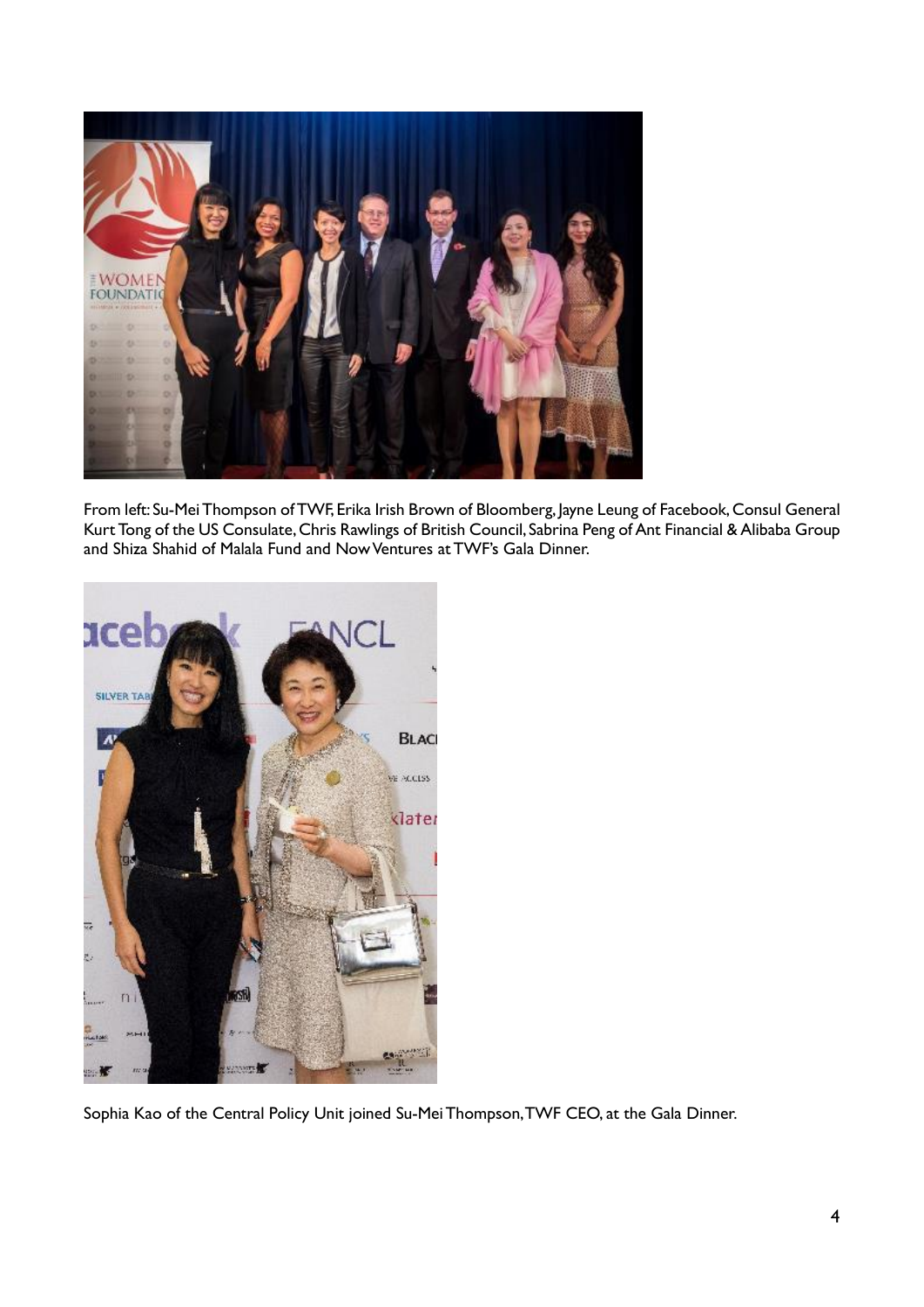

From left: Charles Mok, Legislative Councillor representing the Information Technology functional constituency and Prof. Alfred Chan, Chairperson of Equal Opportunities Commission joined TWF''s Gala Dinner.



Su-Mei Thompson, TWF CEO, shared with the audience on how TWF empowers women and girls in pursuing STEM subjects and career.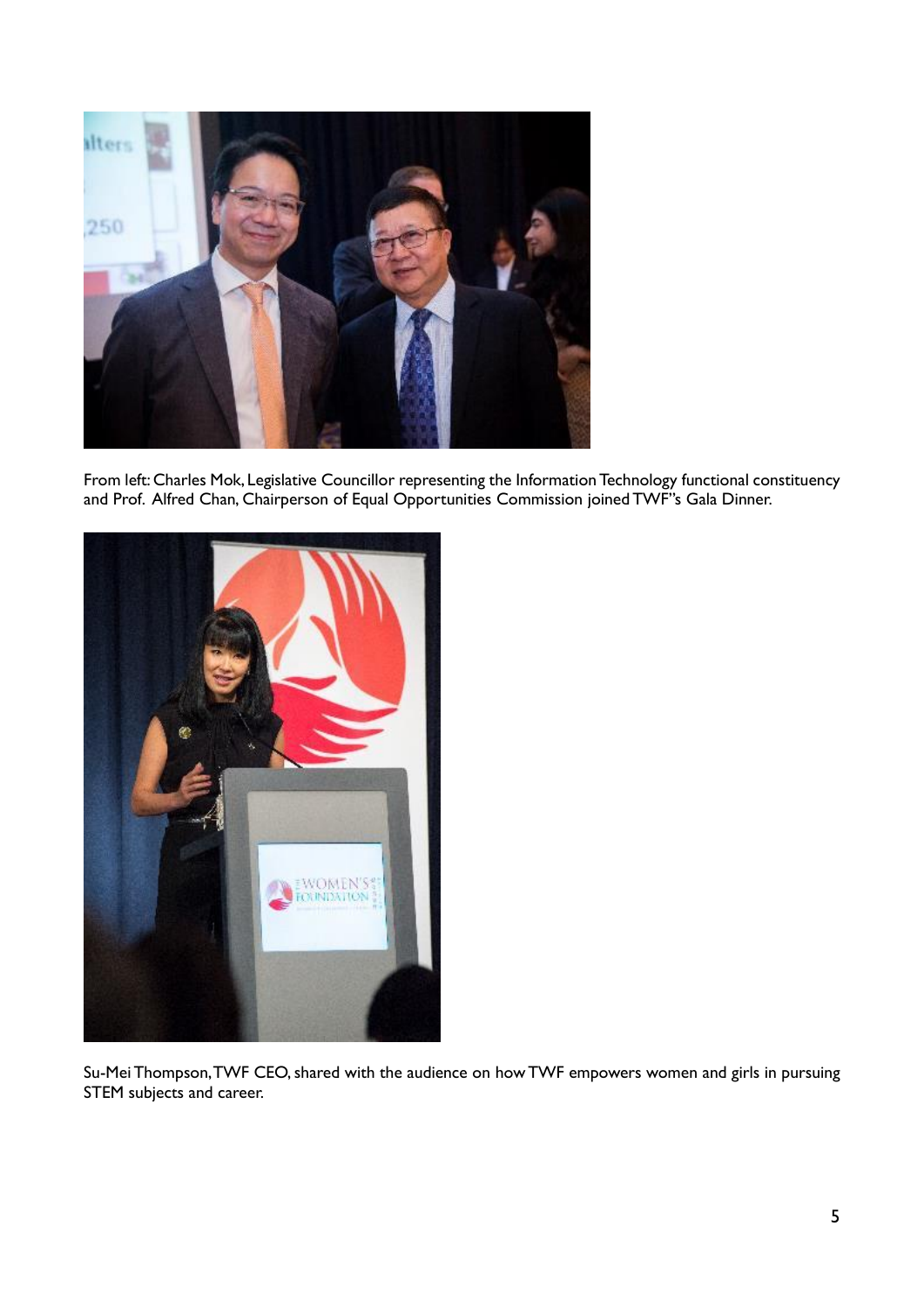

Antonia Kwan, Girls Go Tech programme participant, shared with us how the programme inspired her to pursue STEM subjects and a future career in tech.



15-year student Misha Fischer initiated a fundraising concert to support TWF to empower girls in tech and impressed the Gala audience with her marimba performance.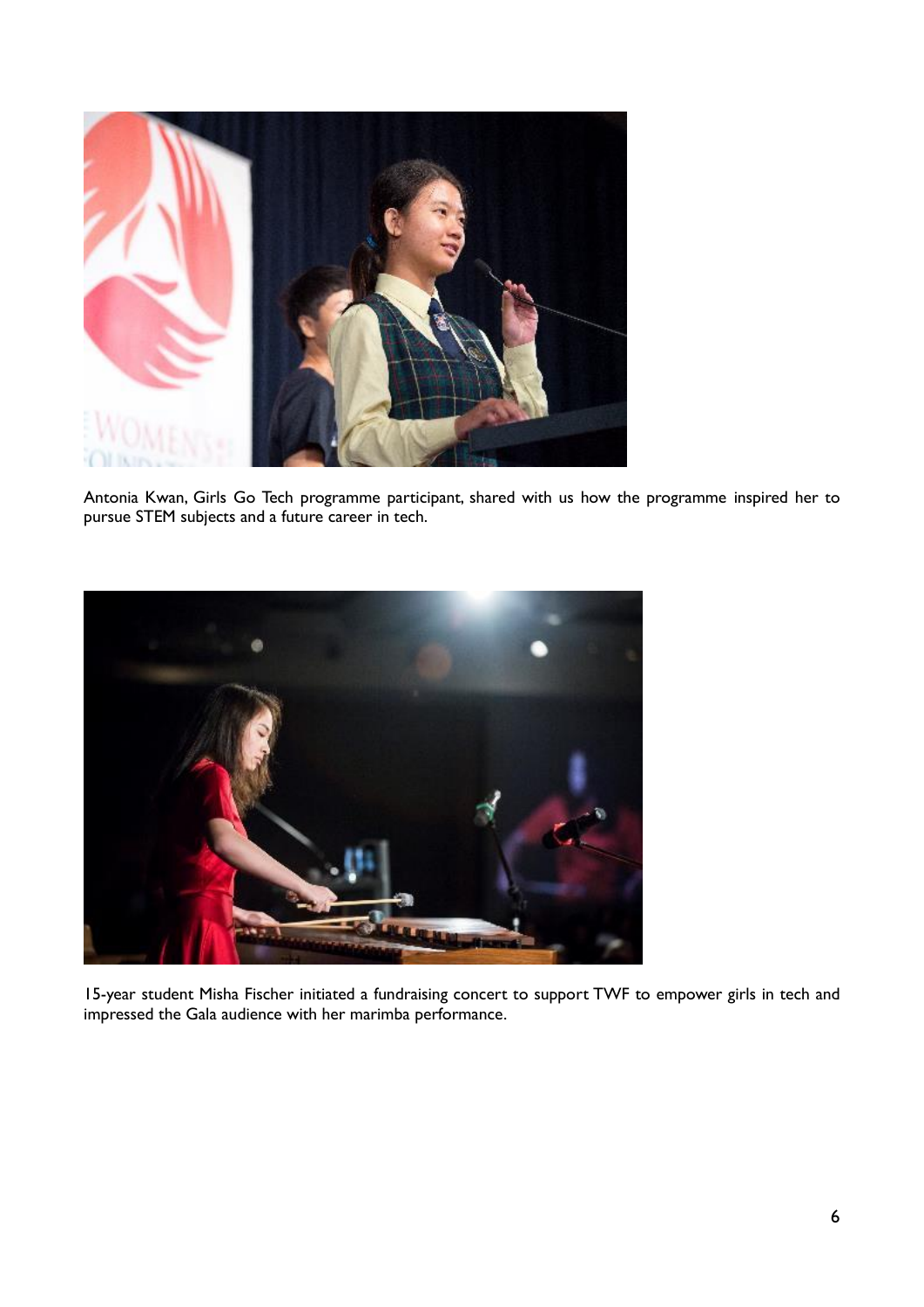

TWF's Gala Dinner at JW Marriott attracted over 500 guests.